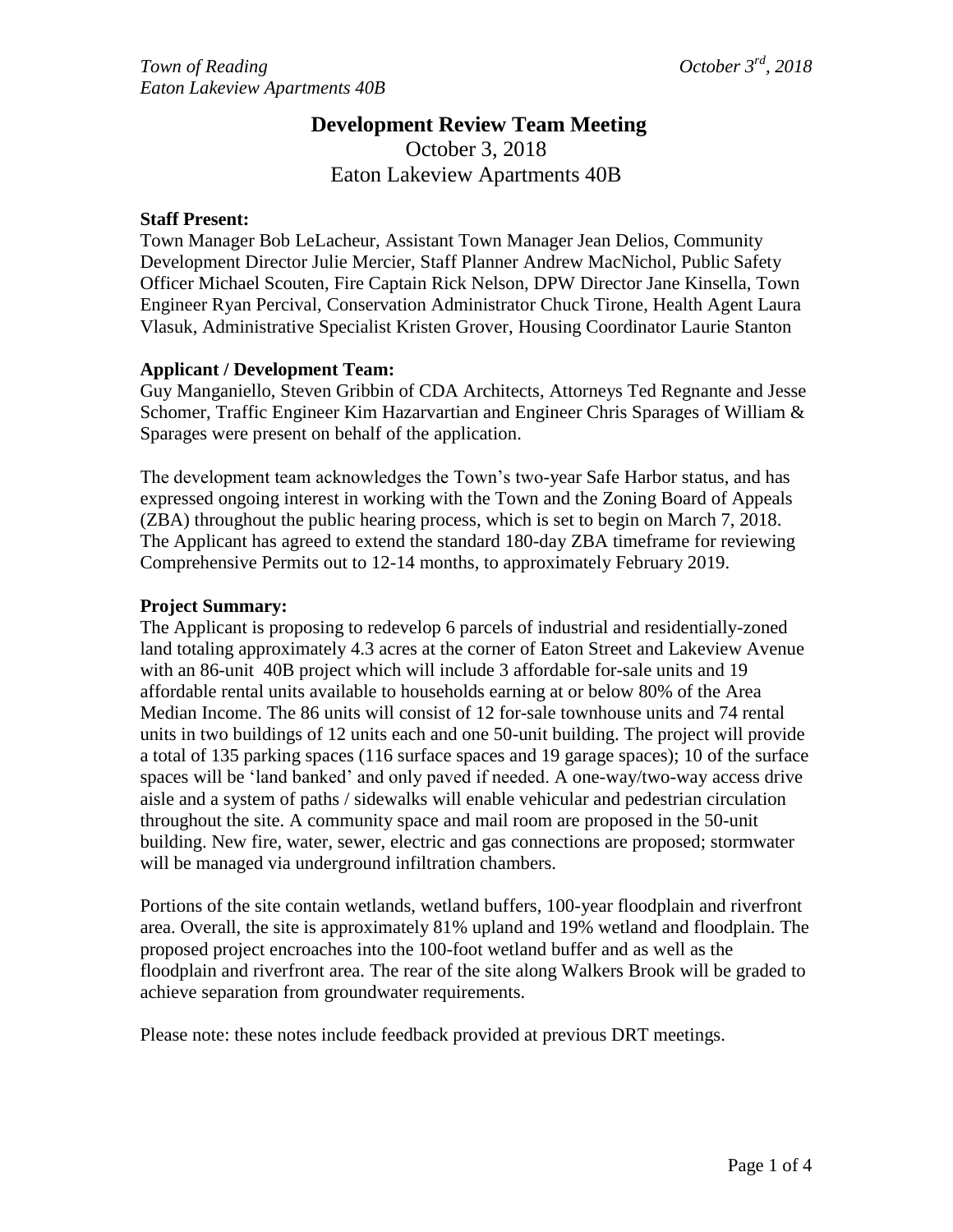| <b>DPW/Engineering</b>      |                                                                                                                                                                                                                                                                                                                                                                          |  |  |
|-----------------------------|--------------------------------------------------------------------------------------------------------------------------------------------------------------------------------------------------------------------------------------------------------------------------------------------------------------------------------------------------------------------------|--|--|
|                             | <b>Comment</b>                                                                                                                                                                                                                                                                                                                                                           |  |  |
| 1. Lakeview Ave             | Whole length of Lakeview Ave will be upgraded so Town can take it by Eminent Domain.<br>A sidewalk will be added to one side of Lakeview, with granite curbing on both sides, and<br>other practical improvements (i.e. ADA) as required. Paper street at end of Lakeview will<br>be paved to create a connection between two resulting development parcels. Upgrades to |  |  |
|                             | Lakeview will be done after 40B project is constructed. Town will need 6 months notice to<br>prepare for Town Meeting. A survey of existing conditions has been submitted and a cross<br>section for the proposed roadway will be provided for the October ZBA meeting.                                                                                                  |  |  |
| 2. Eaton Street             | Proposal only includes patching for utilities and adding a sidewalk along property frontage.<br>The Applicant shall consider re-doing whole street as benefit to neighbors.                                                                                                                                                                                              |  |  |
| Water/Sewer<br>3.           | Existing water and sewer in Lakeview and Eaton will be extended and tie into the sprinkler<br>room in each building.                                                                                                                                                                                                                                                     |  |  |
| <b>Sewer Calcs</b><br>4.    | Calculations shall be provided showing that system can handle additional flow. Capacity<br>analysis will be scheduled when weather permits.                                                                                                                                                                                                                              |  |  |
| I/I Fee<br>5.               | Fee will be required and is twice the flow x\$4.00.                                                                                                                                                                                                                                                                                                                      |  |  |
| 6. MS4 Permit               | Project shall adhere to new MS4 permit effective July 2018, including TSS removal<br>standards. No phosphorous fertilizers are allowed.                                                                                                                                                                                                                                  |  |  |
| Stormwater<br>7.            | System will include a series of BMPs including deep sump catch basins, pre-treatment oil-<br>water separators, and subsurface infiltration chambers. Applicant shall consider LID<br>features and rain gardens. Applicant shall ensure 'land banked' parking area is accounted<br>for in stormwater design.                                                              |  |  |
| 8. Natural Gas              | Will need to be extended for project.                                                                                                                                                                                                                                                                                                                                    |  |  |
| <b>Fire</b>                 |                                                                                                                                                                                                                                                                                                                                                                          |  |  |
|                             | <b>Comment</b>                                                                                                                                                                                                                                                                                                                                                           |  |  |
| Drawings<br>1.              | Full size drawings required for comprehensive plan review.                                                                                                                                                                                                                                                                                                               |  |  |
| <b>Turning Radius</b><br>2. | Truck turning movements were accounted for in design. Two-way drive aisles will be<br>increased to 24' wide for emergency access.                                                                                                                                                                                                                                        |  |  |
| 3. Hydrants                 | Existing hydrant is centrally located. Locations have been confirmed and will be shown on                                                                                                                                                                                                                                                                                |  |  |
|                             | new revised plans.                                                                                                                                                                                                                                                                                                                                                       |  |  |
| Water Main<br>4.            | Determine whether water main is sufficient size to handle Fire flow.                                                                                                                                                                                                                                                                                                     |  |  |
| 5.<br>Sprinklers            | Buildings, including the 4-unit Townhouses, will be fully sprinklered with standpipes in<br>stairwells and will include sprinkler rooms.                                                                                                                                                                                                                                 |  |  |
| Hookups<br>6.               | Locations for Fire/water hookups require review and approval.                                                                                                                                                                                                                                                                                                            |  |  |
| 7.<br>Amplifier             | Directional amplifier for communicating out will be required - Fire & Police frequencies.                                                                                                                                                                                                                                                                                |  |  |
| 8.<br><b>Gas Meters</b>     | Shall be in designated place on exterior of building.                                                                                                                                                                                                                                                                                                                    |  |  |
| 9.<br>Dumpsters             | 3 proposed at the ends of drive aisles at corners of site, will be covered and meet BOH<br>regulations - minimum 10' from buildings.                                                                                                                                                                                                                                     |  |  |
| 10. Snow Removal            | Fire access must be maintained at all times. If/when needed snow will be hauled off site.                                                                                                                                                                                                                                                                                |  |  |
| 11. Gas Grills              | Gas grills not allowed on balconies; association documents shall prohibit them. Hard piped<br>gas grills will need to be approved for the outdoor areas if proposed.                                                                                                                                                                                                     |  |  |
| 12. Knox Box                | Knox box will be needed for multi-family buildings.<br>Applicant will consider adding $2nd$ elevator to 50-unit building for safety reasons.                                                                                                                                                                                                                             |  |  |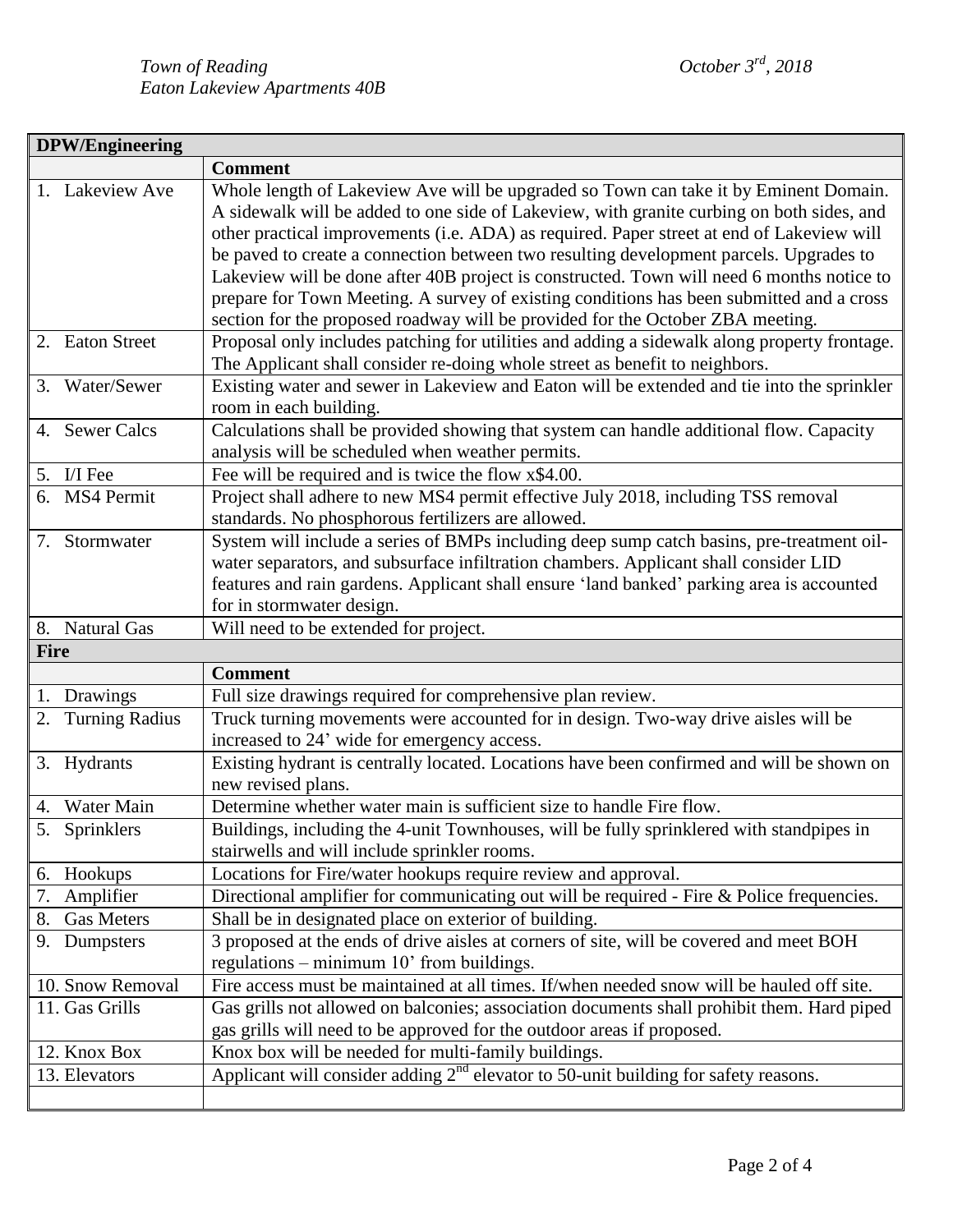|                           | <b>Police</b>         |                                                                                                |  |  |
|---------------------------|-----------------------|------------------------------------------------------------------------------------------------|--|--|
|                           |                       | <b>Comment</b>                                                                                 |  |  |
| 1.                        | <b>Traffic Volume</b> | Traffic volume high in this area due to Market Basket.                                         |  |  |
|                           | 2. Parking            | Town currently has no regulations on Lakeview Ave because it's private; this may change        |  |  |
|                           |                       | once road is adopted by Town. Visitor/Event parking will be accommodated on site.              |  |  |
|                           | 3. Loading            | Developer has requested a waiver from providing loading zones. No specifically dedicated       |  |  |
|                           |                       | loading and unloading spaces have been provided; loading can be accommodated within            |  |  |
|                           |                       | the "loading area option" spaces shown on the revised plans.                                   |  |  |
| 4.                        | Const. Hours          | General Bylaw Section 8.9.8 outlines construction hours allowed in Town.                       |  |  |
| <b>Planning / Housing</b> |                       |                                                                                                |  |  |
|                           |                       | <b>Comment</b>                                                                                 |  |  |
|                           | 1. Pedestrian         | Improving Lakeview Avenue so that it can become a public road will make the whole              |  |  |
|                           | Access $&$            | neighborhood better. Applicant also encouraged to think beyond site boundaries and             |  |  |
|                           | Lakeview Ave.         | Lakeview Avenue, and to incorporate pedestrian improvements that make it safer for             |  |  |
|                           |                       | residents/abutters to walk to shopping areas at General Way, New Crossing Road, and            |  |  |
|                           |                       | Walkers Brook Crossing. Pedestrian bridge across Walkers Brook from project site to            |  |  |
|                           |                       | Walkers Brook Crossing is strongly encouraged. Important that this project and its             |  |  |
|                           |                       | residents not be isolated from services and auto-dependent.                                    |  |  |
| 2.                        | Transit               | Consider accommodating EV charging, Zip Car, and additional bike storage in garage.            |  |  |
|                           | Alternatives          | Provide space for Uber/Lyft/Taxi pick-up/drop-off on site.                                     |  |  |
|                           | 3. Elevations         | Townhouses and rental buildings appear to be lower in mass due to sloped roofing and           |  |  |
|                           |                       | architectural style. Elevations depicting project in relation to Jordan's Furniture retaining  |  |  |
|                           |                       | wall, and as both sites relate to Walkers Brook may still be helpful. Color presentation       |  |  |
|                           |                       | important for ZBA hearing.                                                                     |  |  |
|                           | 4. Paper Street       | Provide more information regarding extent of paper street.                                     |  |  |
|                           | 5. Pavement           | Explore ways to reduce paving on-site, such as one-way access, removal of surface parking      |  |  |
|                           |                       | (potential to build it later if needed done).                                                  |  |  |
|                           | 6. Snow Storage       | Will be provided in grassed area abutting Lakeview Apartments. If/when needed snow will        |  |  |
|                           |                       | be hauled off site.                                                                            |  |  |
|                           | 7. Trash/Recycling    | 3 Dumpsters proposed at corners of site. Details of inside trash/recycling rooms TBD, will     |  |  |
|                           |                       | be huge component of development program. Dumpster for townhouses moved away from              |  |  |
|                           |                       | Eaton Street abutter.                                                                          |  |  |
|                           | 8. Parking            | 135 spaces total; 125 spaces to be constructed initially, with 10 spaces 'land banked' for     |  |  |
|                           |                       | later if needed. Garage access restricted to Townhouse residents. Visitor/Event parking        |  |  |
|                           |                       | will be accommodated on site.                                                                  |  |  |
| 9.                        | Traffic Study/        | Full traffic peer review completed. Study scope included intersections at Lakeview/WBD,        |  |  |
|                           | Comprehensive         | John/WBD, Eaton/Pleasant, Eaton/Salem, Eaton/Green, Lakeview/Beech, Green/Beech                |  |  |
|                           | Analysis of Area      | and John/Green. Study includes 2017 condition, 2024 no-build, and 2024 build analyses,         |  |  |
|                           |                       | and did not take credit for existing or prior uses on site. Two outstanding issues remain: (1) |  |  |
|                           |                       | Sight lines exiting onto Lakeview Avenue, which can be remedied by removing one                |  |  |
|                           |                       | section of fence at Lakeview Apartments (coordination with abutter needed); and (2)            |  |  |
|                           |                       | Improving traffic flow along entire Walkers Brook Drive corridor, which will require a         |  |  |
|                           |                       | comprehensive analysis & potential redesign. Staff working on scope of analysis;               |  |  |
|                           |                       | Applicant committed to contributing funding. Neighborhood does not want a bandaid              |  |  |
|                           |                       | approach.                                                                                      |  |  |